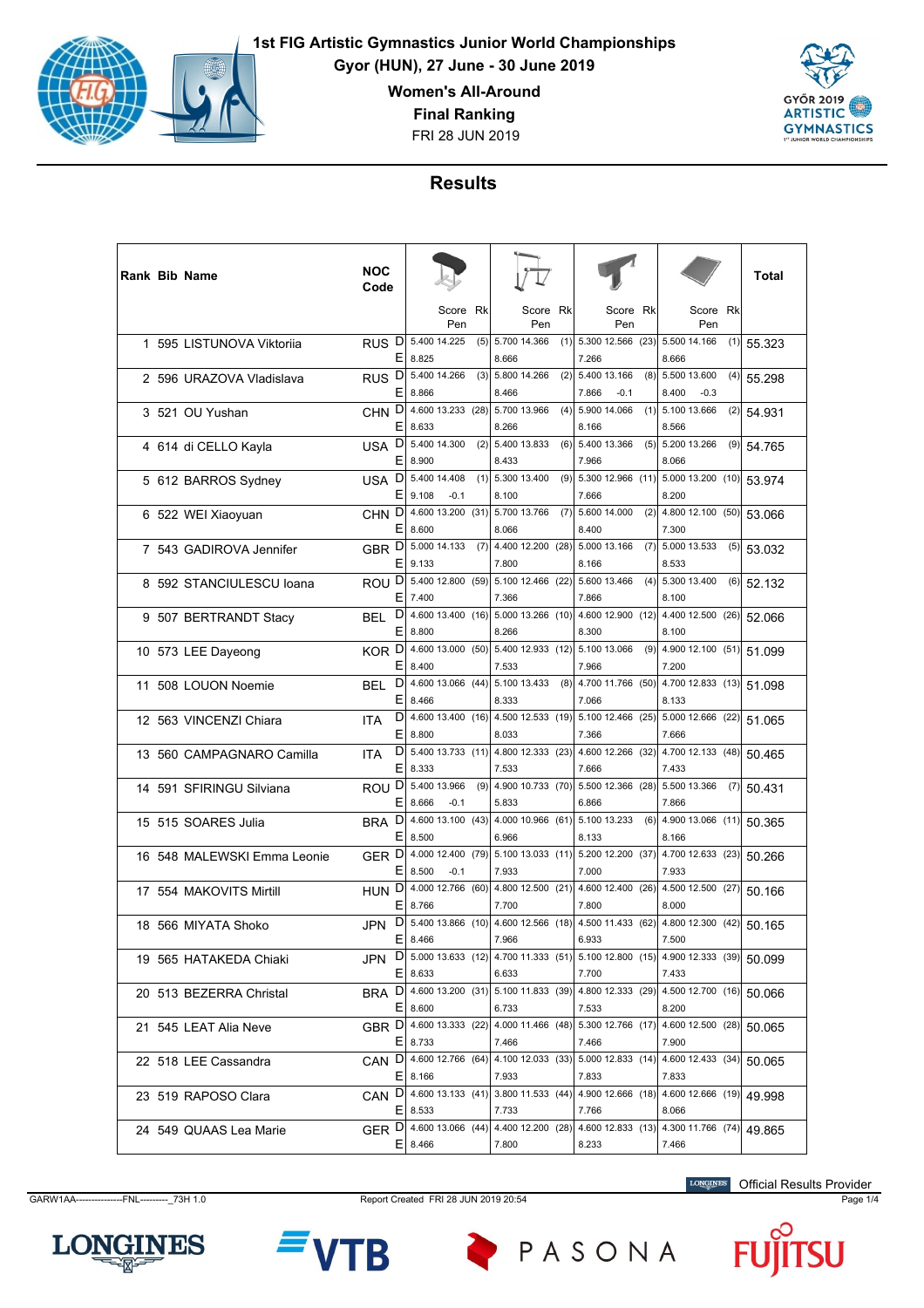

**Gyor (HUN), 27 June - 30 June 2019**

**Women's All-Around**

**Final Ranking**

FRI 28 JUN 2019



## **Results**

|  | <b>Rank Bib Name</b>     | <b>NOC</b><br>Code |        |                                        |     |                                                                                        |                                                                          |                                      | Total  |
|--|--------------------------|--------------------|--------|----------------------------------------|-----|----------------------------------------------------------------------------------------|--------------------------------------------------------------------------|--------------------------------------|--------|
|  |                          |                    |        | Score Rk<br>Pen                        |     | Score Rk<br>Pen                                                                        | Score Rk<br>Pen                                                          | Score Rk<br>Pen                      |        |
|  | 25 603 WILLIAMS Jennifer | SWE D              | Е      | 4.000 12.466 (74)<br>8.466             |     | 8.100                                                                                  | 4.100 12.200 (27) 4.900 12.766 (16) 4.400 12.300 (41)<br>7.866           | 7.900                                | 49.732 |
|  | 26 503 ODESSA Tiana      | AUS <sub>D</sub>   | Ε      | 4.600 13.266 (25)<br>8.666             |     | 7.100                                                                                  | 5.100 12.200 (30) 4.900 11.533 (58) 4.700 12.600 (24)<br>6.733<br>$-0.1$ | 8.000<br>$-0.1$                      | 49.599 |
|  | 27 611 MURZHAK Daria     | UKR D              | Ε      | 4.200 12.700 (65)<br>8.500             |     | 5.300 12.533 (20)<br>7.233                                                             | 5.100 12.200 (36)<br>7.100                                               | 4.700 12.000 (62)<br>7.300           | 49.433 |
|  | 28 552 TSIORI Magdalini  | GRE D              | Е      | 4.600 13.333 (21)<br>8.833<br>$-0.1$   |     | 6.533                                                                                  | 5.100 11.633 (41) 4.600 12.000 (41) 4.700 12.466 (31)<br>7.400           | 7.766                                | 49.432 |
|  | 29 574 SHIN Solyi        | KOR <sup>D</sup>   | Ε      | 4.600 13.200 (31)<br>8.600             |     | 7.500                                                                                  | 5.300 12.800 (14) 4.900 11.233 (69) 4.700 12.066 (54)<br>6.333           | 7.366                                | 49.299 |
|  | 30 540 EUGENE Maewenn    | D<br><b>FRA</b>    | Е      | 4.800 13.366 (19)<br>8.566             |     | 5.000 11.200 (57)<br>6.200                                                             | 4.900 12.033 (39)<br>7.133                                               | 4.600 12.666 (19)<br>8.066           | 49.265 |
|  | 31 505 TRISIC Chloe      | AUS <sub>D</sub>   | Е      | 4.000 12.466 (74)<br>8.466             |     | 7.566                                                                                  | 4.300 11.866 (37) 4.600 12.500 (24) 4.700 12.433 (35)<br>7.900           | 7.733                                | 49.265 |
|  | 32 539 BOURA Tais        | D<br><b>FRA</b>    | Ε      | 4.600 13.200 (31)<br>8.600             |     | 7.866<br>$-1.0$                                                                        | 3.400 10.266 (77) 5.000 12.966 (10) 4.600 12.700 (17)<br>7.966           | 8.100                                | 49.132 |
|  | 33 617 MIROSHNICHENKO A  | D<br><b>UZB</b>    | Ε      | 4.400 13.000 (49)<br>8.600             |     | 3.900 11.100 (58)<br>7.200                                                             | 4.900 12.333 (30)<br>7.433                                               | 4.600 12.500 (28)<br>7.900           | 48.933 |
|  | 34 616 ARIPOVA Dildora   | <b>UZB</b>         | D<br>E | 4.400 12.766 (62)<br>8.366             |     | 7.333                                                                                  | 4.600 11.933 (35) 4.700 11.500 (60)<br>6.800                             | 4.800 12.666 (21)<br>7.866           | 48.865 |
|  | 35 610 MOTAK Anastasija  | UKR D              | Ε      | 5.400 14.141<br>8.741                  | (6) | 5.933                                                                                  | 4.800 10.733 (69) 5.300 11.566 (57) 5.100 12.366 (38)<br>6.366<br>$-0.1$ | 7.266                                | 48.806 |
|  | 36 527 RASMUSSEN Camille | D<br><b>DEN</b>    | Е      | 4.600 13.166 (38)<br>8.566             |     | 4.200 11.466 (49)<br>7.266                                                             | 4.500 12.000 (40)<br>7.500                                               | 4.300 12.033 (56)<br>7.733           | 48.665 |
|  | 37 534 PUJADAS Berta     | ESP <sub>D</sub>   | Ε      | 4.60013.133(41)<br>8.533               |     | 7.100                                                                                  | 4.600 11.700 (40) 4.700 11.700 (52) 4.300 11.866 (66)<br>7.000           | 7.566                                | 48.399 |
|  | 38 502 SAUCEDO Rocio     | ARG D              | Ε      | 4.600 13.233 (28)<br>8.633             |     | 7.108                                                                                  | 4.500 11.608 (42) 4.600 11.100 (71) 4.500 12.266 (43)<br>6.500           | 7.766                                | 48.207 |
|  | 39 537 KUUSIKKO Maisa    | <b>FIN</b>         | D<br>Е | 5.000 13.466 (15)<br>8.566<br>$-0.1$   |     | 7.166                                                                                  | 4.900 12.066 (32) 4.600 11.800 (48)<br>7.200                             | 4.700 10.833 (97)<br>6.133           | 48.165 |
|  | 40 607 TARHAN Bilge      | D<br><b>TUR</b>    | Е      | 4.600 13.166 (38)<br>8.566             |     | 7.233                                                                                  | 3.600 10.833 (64) 4.900 12.633 (20)<br>7.733                             | 4.800 11.500 (85)<br>6.800<br>$-0.1$ | 48.132 |
|  | 41 582 MADSOE Julie      | NOR D              | Ε      | 4.200 12.666 (67)<br>8.466             |     | 7.900                                                                                  | 3.600 11.500 (45) 4.200 11.933 (43)<br>7.733                             | 4.400 12.000 (60)<br>7.600           | 48.099 |
|  | 42 557 SZUJO Hanna       | D<br>HUN           | Е      | 4.200 13.033 (46)                      |     | 4.400 11.033 (60)                                                                      |                                                                          | 4.700 11.600 (55) 4.500 12.266 (43)  | 47.932 |
|  | 43 608 YURTDAS Dilara    |                    |        | 8.833                                  |     | 6.633<br>TUR D 4.200 12.800 (57) 4.700 11.566 (43) 4.700 11.000 (77) 4.700 12.533 (25) | 6.900                                                                    | 7.766                                | 47.899 |
|  | 44 583 HERON Hillary     | PAN DI             | E.     | 8.600<br>$5.000$ 13.633 (12)           |     | 6.866                                                                                  | 6.300<br>4.200 11.200 (56) 4.200 11.566 (56) 4.000 11.400 (88)           | 7.833                                | 47.799 |
|  | 45 586 PYZIO Dagmara     | POL D              | E.     | 8.633<br>4.600 13.166 (38)             |     | 7.000                                                                                  | 7.366<br>3.700 10.333 (76) 4.500 12.066 (38)                             | 7.400<br>4.400 11.866 (67)           | 47.431 |
|  | 46 577 MIRANDA Marisa    | MEX <sub>D</sub>   | E,     | 8.566<br>3.500 12.100 (86)             |     | 6.633                                                                                  | 7.566<br>4.500 11.300 (52) 4.600 11.500 (59)                             | 7.466<br>4.700 12.433 (35)           | 47.333 |
|  | 47 584 NAVAS Karla       |                    |        | $E$   8.600<br>PAN D 4.600 12.966 (52) |     | 6.800                                                                                  | 7.000<br>$-0.1$<br>4.400 10.933 (62) 4.000 11.466 (61)                   | 7.733<br>4.100 11.866 (65)           | 47.231 |
|  | 48 528 PEREA Alais       | ECU D              |        | $E$   8.366<br>4.600 12.700 (66)       |     | 6.533<br>4.100 10.766 (67)                                                             | 7.466<br>4.600 11.733 (51)                                               | 7.766<br>4.300 11.966 (64)           | 47.165 |
|  |                          |                    | E.     | 8.400<br>$-0.3$                        |     | 6.666                                                                                  | 7.133                                                                    | 7.666                                |        |

**LONGINES** 

GARW1AA---------------FNL---------\_73H 1.0 Report Created FRI 28 JUN 2019 20:54 Page 2/4

B

PASONA



Official Results Provider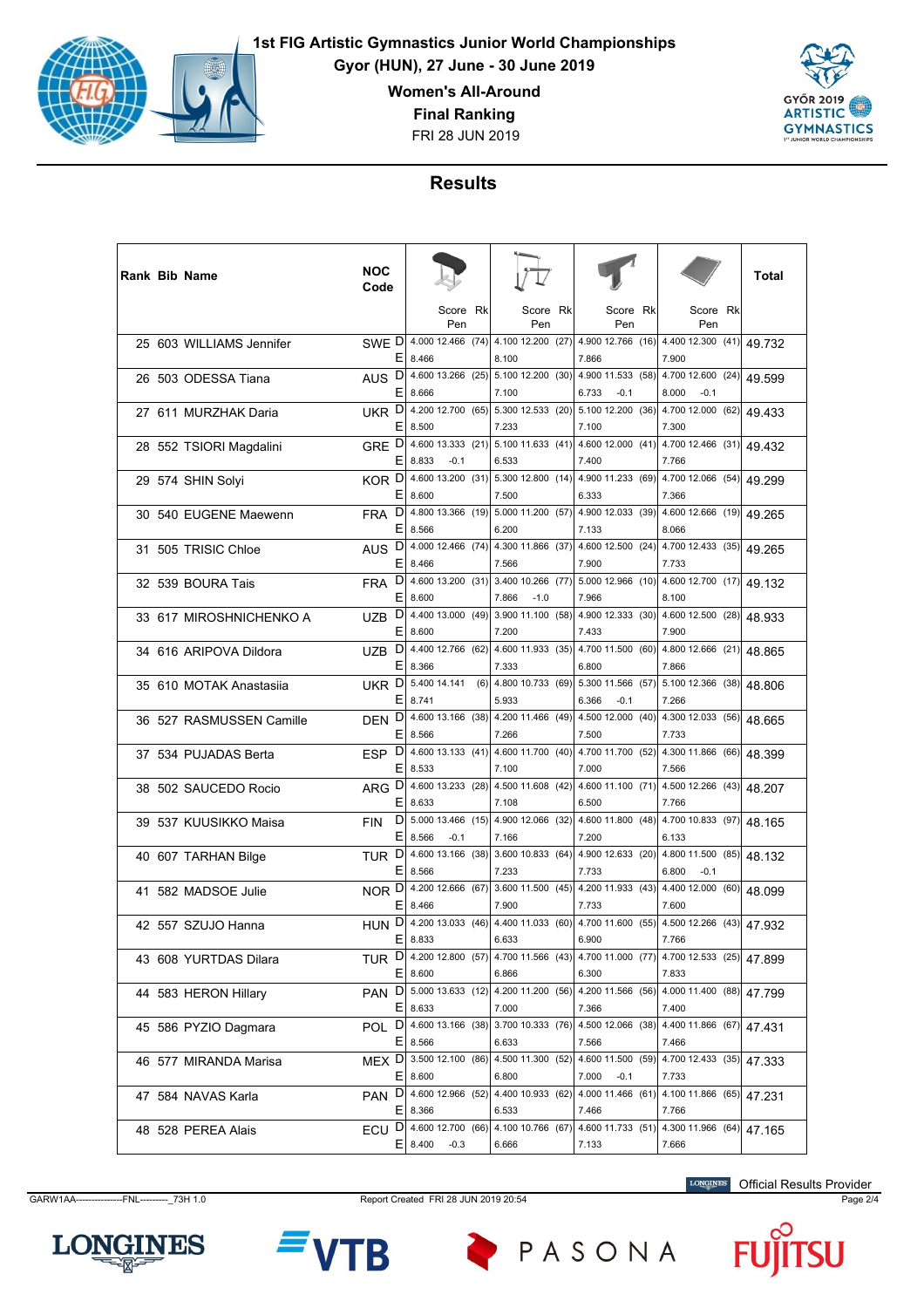

**Gyor (HUN), 27 June - 30 June 2019**

**Women's All-Around**

**Final Ranking**

FRI 28 JUN 2019



## **Results**

|  | <b>Rank Bib Name</b>       | <b>NOC</b><br>Code |         |                                       |                                 |                                                       |    |                                                                                        | Total  |
|--|----------------------------|--------------------|---------|---------------------------------------|---------------------------------|-------------------------------------------------------|----|----------------------------------------------------------------------------------------|--------|
|  |                            |                    |         | Score Rk<br>Pen                       | Score Rk<br>Pen                 | Score<br>Pen                                          | Rk | Score Rk<br>Pen                                                                        |        |
|  | 49 532 NAVARRO Clara       | ESP D              | Е       | 4.000 12.633 (69)<br>8.633            | 7.200                           | 4.300 11.500 (47) 4.200 11.400 (64)<br>7.200          |    | 4.300 11.600 (81)<br>7.600<br>$-0.3$                                                   | 47.133 |
|  | 50 531 MELIGE Salma        | EGY D              | E       | 4.000 12.466 (74)<br>8.466            | 4.400 11.966 (34)<br>7.566      | 4.400 10.866 (80)<br>6.466                            |    | 4.300 11.833 (69)<br>7.533                                                             | 47.131 |
|  | 51 530 MAHMOUD Jana        | EGY D              | Ε       | 4.600 12.766 (63)<br>8.266<br>$-0.1$  | 6.000                           | 4.600 10.600 (73) 4.800 11.066 (74)<br>6.266          |    | 4.700 12.166 (47)<br>7.566<br>-0.1                                                     | 46.598 |
|  | 52 500 CARRARO Brisa       | ARG D              | Е       | 4.600 13.266 (25)<br>8.666            | 7.533                           | 4.600 12.133 (31) 4.700 10.900 (79)<br>6.200          |    | 4.600 10.200 (103)<br>5.700<br>$-0.1$                                                  | 46.499 |
|  | 53 550 BALAMI Chrysa       | GRE <sup>D</sup>   | E       | 3.500 12.000 (91)<br>8.500            | 5.233                           | 4.900 10.133 (79) 4.600 11.766 (49)<br>7.166          |    | 4.400 12.333 (39)<br>7.933                                                             | 46.232 |
|  | 54 604 HUANG Tzu-Hsing     | TPE.               | D<br>Ε  | 4.600 13.000 (50)<br>8.400            | 4.200 11.066 (59)<br>6.866      | 4.900 10.233 (92)<br>5.433<br>$-0.1$                  |    | 5.000 11.866 (68)<br>6.866                                                             | 46.165 |
|  | 55 510 LEVCHUK Tatiana     | <b>BLR</b>         | D<br>E. | 3.500 11.500 (103)<br>8.100<br>$-0.1$ | 7.133                           | 5.600                                                 |    | 5.200 12.333 (24) 4.200 9.800 (101) 4.300 12.466 (30)<br>8.166                         | 46.099 |
|  | 56 525 GEORGIOU Artemis    | CYP <sub>D</sub>   | Ε       | 3.700 12.300 (81)<br>8.600            | 7.900                           | 7.200                                                 |    | 2.800 10.700 (71) 4.100 11.300 (67) 3.900 11.733 (75)<br>7.833                         | 46.033 |
|  | 57 579 RIVERA Karla        | MEX <sup>D</sup>   | Ε       | 4.400 12.833 (54)<br>8.533<br>$-0.1$  | 3.700 11.266 (53)<br>7.566      | 4.600 9.866 (99)<br>5.366<br>$-0.1$                   |    | 4.200 12.000 (58)<br>7.800                                                             | 45.965 |
|  | 58 587 CANCELA Francisca   | POR D              | Ε       | 4.200 12.766 (61)<br>8.566            | 7.700                           | 5.400                                                 |    | 3.800 11.500 (46) 4.300 9.700 (103) 4.100 11.666 (76)<br>7.566                         | 45.632 |
|  | 59 553 DORIGONI Daniela    | GUA <sup>D</sup>   | E       | 4.600 13.033 (47)<br>8.433            | $3.600$ $9.633$ $(89)$<br>6.033 | 4.700 10.800 (83)<br>6.100                            |    | 4.300 12.033 (56)<br>7.733                                                             | 45.499 |
|  | 60 506 MINAKOVSKAYA Milana | <b>AZE</b>         | D<br>Ε  | 4.100 12.466 (77)<br>8.366            | 7.100                           | 3.400 10.500 (74) 4.700 10.433 (88)<br>5.733          |    | 4.200 12.066 (53)<br>7.866                                                             | 45.465 |
|  | 61 526 TRNKOVA Lucie       | <b>CZE</b>         | D<br>Ε  | 3.700 12.100 (88)<br>8.400            | 7.000                           | 2.900 9.900 (81) 4.500 11.666 (54)<br>7.166           |    | 4.400 11.666 (78)<br>7.266                                                             | 45.332 |
|  | 62 571 YASSINSKAYA Darya   | KAZ.               | D<br>Ε  | 4.600 13.300 (23)<br>8.700            | 6.166                           | 2.900 9.066 (97) 5.000 11.100 (73)<br>6.100           |    | 4.800 11.833 (70)<br>7.133<br>$-0.1$                                                   | 45.299 |
|  | 63 570 SHAMETKO Alexandra  | <b>KAZ</b>         | D<br>Ε  | 4.000 12.533 (71)<br>8.533            | 4.300 10.666 (72)<br>6.366      | 4.900 11.000 (78)<br>6.100                            |    | 4.600 11.000 (93)<br>6.400                                                             | 45.199 |
|  | 64 538 MONTELL Malla       | <b>FIN</b>         | D<br>Ε  | 3.500 11.866 (98)<br>8.366            | 6.958                           | 7.133                                                 |    | 2.700 9.658 (88) 4.200 11.333 (66) 3.900 11.433 (86)<br>7.533                          | 44.290 |
|  | 65 589 SOBRAL Lia          | POR <sup>D</sup>   | Ε       | 3.500 11.933 (94)                     | $3.400$ $9.666$ (86)            | 4.500 10.833 (82)                                     |    | 4.200 11.766 (73)                                                                      | 44.198 |
|  | 66 601 BEDENIK Zala        | <b>SLO</b>         | D       | 8.433<br>4.000 12.500 (73)            | 6.266<br>$3.100$ $9.600$ (91)   | 6.333<br>$3.60010.166$ (94)                           |    | 7.566<br>3.900 11.633 (80)                                                             | 43.899 |
|  | 67 516 NIKOLOVA Elizabet   | BUL D              | Ε       | 8.500                                 | 6.500                           | 6.566                                                 |    | 7.733<br>3.700 12.233 (83) 1.400 9.491 (93) 5.100 10.433 (89) 4.100 11.366 (89)        | 43.523 |
|  | 68 599 LIM Kaitlyn         |                    | Е       | 8.533                                 | 8.091                           | 5.333                                                 |    | 7.266<br>SGP D 3.500 11.933 (94) 0.900 8.033 (103) 4.700 11.933 (44) 4.100 10.866 (96) | 42.765 |
|  | 69 598 LIEW Rachel Anne    |                    | E.      | 8.433<br>SGP D 3.300 11.466 (104)     | 7.133                           | 7.233<br>1.900 9.700 (84) 3.600 11.033 (75)           |    | 6.766<br>3.100 10.266 (100)                                                            | 42.465 |
|  | 70 602 SURMANOVA Sara      | SVK D              |         | $E$   8.166<br>$3.700$ 12.300 (81)    | 7.800                           | 7.433                                                 |    | 7.166<br>4.200 9.700 (85) 4.700 10.066 (96) 4.300 10.266 (101)                         | 42.332 |
|  | 71 524 OCHOA Juliana       |                    |         | $E$   8.600                           | 5.500                           | 5.366                                                 |    | 5.966<br>COL D 3.500 11.900 (96) 3.300 9.566 (92) 4.600 9.866 (99) 4.000 10.966 (94)   | 42.298 |
|  | 72 576 PLESKYTE Ema        |                    | E.      | 8.400<br>LTU D 4.000 11.766 (101)     | 6.266                           | 5.366<br>$-0.1$<br>2.200 9.033 (98) 3.600 10.266 (91) |    | 6.966<br>4.200 10.400 (99)                                                             | 41.465 |
|  |                            |                    |         | $E$ 7.866<br>$-0.1$                   | 6.833                           | 6.666                                                 |    | 6.200                                                                                  |        |

GARW1AA---------------FNL---------\_73H 1.0 Report Created FRI 28 JUN 2019 20:54 Page 3/4

Official Results Provider





PASONA